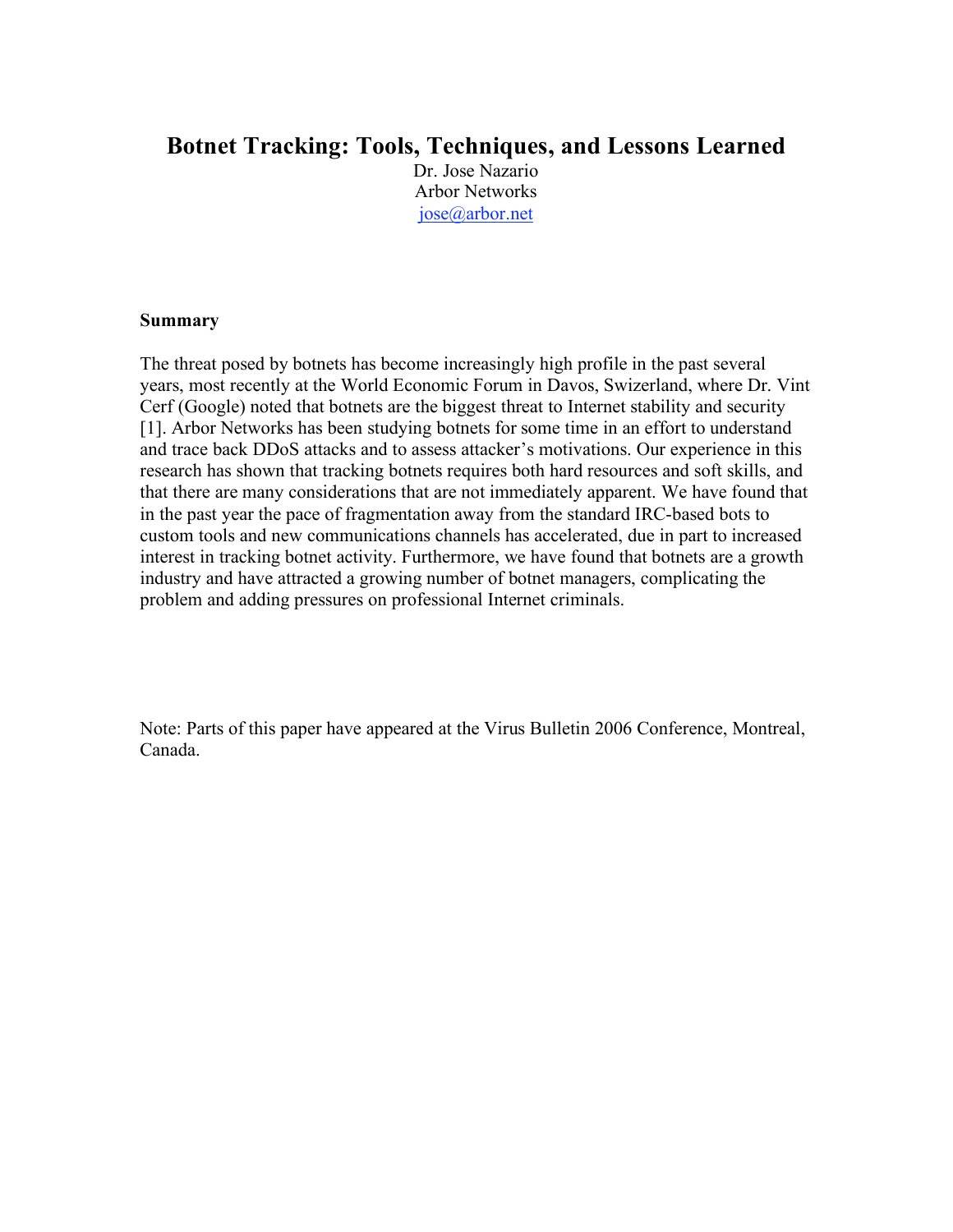### **Introduction**

Botnets, networks of compromised computers used for nefarious means, are a major problem source in the climate of modern-day Internet security. They are significant contributors to the malicious and criminal activity on the Internet today, and, more importantly, are an underground network whose size and scope is not fully known. The information security community does know that botnets are a major source of Internetscale problems, including host scans, exploit attempts and attacks, and spam. Botnets are also a common tool used to conduct distributed denial of service (DDoS) attacks due to the immense aggregate bandwidth that botnets command. Especially with the large amount of home users on broadband Internet, a few hundred cable modems can easily flood even a medium-sized host off the Internet. With some botnets as large as tens of thousands of machines, few hosts could withstand a sustained assault without severe degradation of service.

Botnet operations and the features in bots have been explored at length in prior papers [2- 4]. Because bots have rich command syntax and are increasingly fully featured, they provide unfettered access to the infected host. This facilitates any number of nefarious activities. Bot infected hosts are often the victims of many kinds of malware installations, including spyware, rootkits, adware, and software that has often been installed using the bot's download facilities. En masse, bots give outsiders a large attack surface area from which to harvest information and commit various crimes. Understanding this aggregate problem, and developing means to respond to it, is a pressing need in current Internet security [5].

The key benefit to botnets tracking for researchers is the direct observation of malicious activity. Secondly, these observations give a researcher insight into the people behind a botnet's creation, its use, and their motivations. All of these features must otherwise be either inferred from captured malware or measured by honeypot technologies. Active tracking of botnets by participating can yield a partial view of the botnet's activities.

However, this approach has quickly begun to lag behind the more interesting botnets responsible for high profile DDoS events and the significant growth in the global spam problem. Previous botnet tracking efforts have focused on actively monitoring a limited number of IRC-based botnets. In this paper we outline limitations in this approach, both in tracking these IRC-based botnets and also in tracking the growing prevalence of HTTP-based botnets.

### **Botnet Tracking Goals**

Before beginning any botnet monitoring program, researchers should have a clear set of goals outlined they wish to achieve. The requirements, both in terms of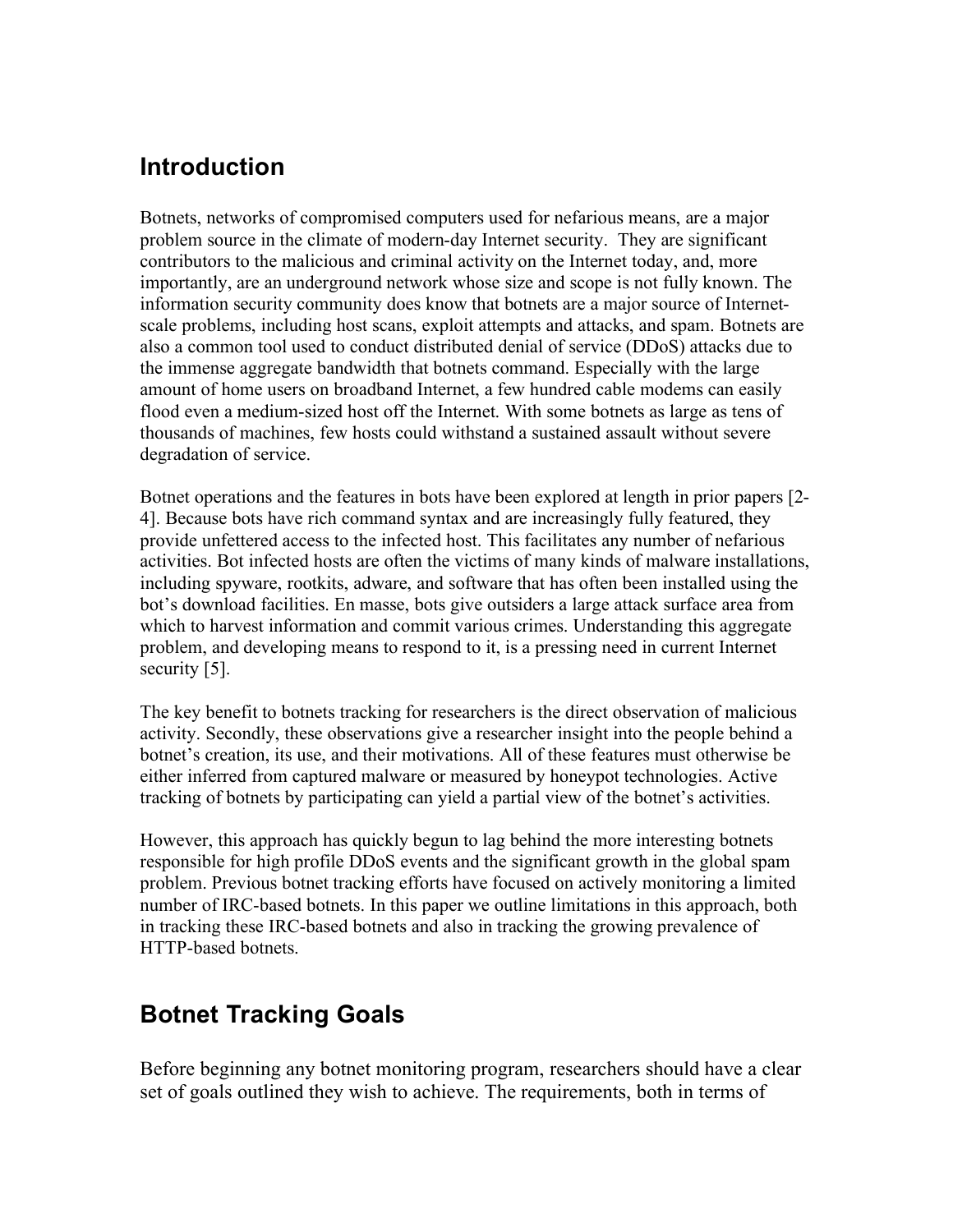resources and skills, differ between the broad goals outlined below and are key to the success or failure of such a project.

The goals of tracking one or more botnets can be loosely grouped into three major categories. The first category is akin to the goals a biologist and focuses on malware sample collection. The main goal of the second category is much more like those of a research anthropologist and focuses on studying the behaviors of the people behind botnets. Finally, the goals of the third category are similar to a detective's goals and focus on forensic uses. Typically, while one of these goals may be a focus of the project, elements of the other categories are included.

Antivirus companies, and increasingly security vendors, have taken an interest in tracking botnets to discover new malware samples that may otherwise remain unseen for some time. This approach makes sense when the goal is to protect a customer, and is similar to a field biologist who collects specimens for a catalog. Botnet tracking is often complementary to honeypot use where new malware samples, including bots and Trojans, are collected and analyzed. These are standard techniques in the malware analysis community and active botnet monitoring techniques extend this somewhat. Together with automated analysis tools such as sandboxes, new samples can be gathered and analyzed quickly with little human intervention.

For those who wish to profile the people behind botnets, much as an anthropologist might, botnet tracking becomes more labor intensive and requires a human analyst to study the logs and at times interact with the botnet managers. This is a largely unexplored field of research and is commonly pursued, in part, by any malware analyst. In this scenario, the researcher wishes to conduct both a personality profile to discover the means of the attacker as well as a threat estimate through assessing the knowledge and skills the attackers possess. By conducting such research, groups can be singled out for additional monitoring.

Finally, botnets can yield a tremendous amount of forensic information about global attacks, specifically spam and distributed denial of service (DDoS) activity [6]. Botnets provide an effective way to grow and manage a distributed traffic source army, and many popular IRC bots have built-in DDoS attack routines covering all of the standard DDoS attack methods: SYN floods, ICMP and UDP floods, and more specialized attacks such as specific packet types and options as well as connection floods.

The Arbor botnet tracking project's goals were primarily to gather direct observations from the sources of many DDoS attacks that could be used in traceback and response. A secondary goal was to assess the threat against the critical infrastructure posed by botnets and their operators. Previously, Arbor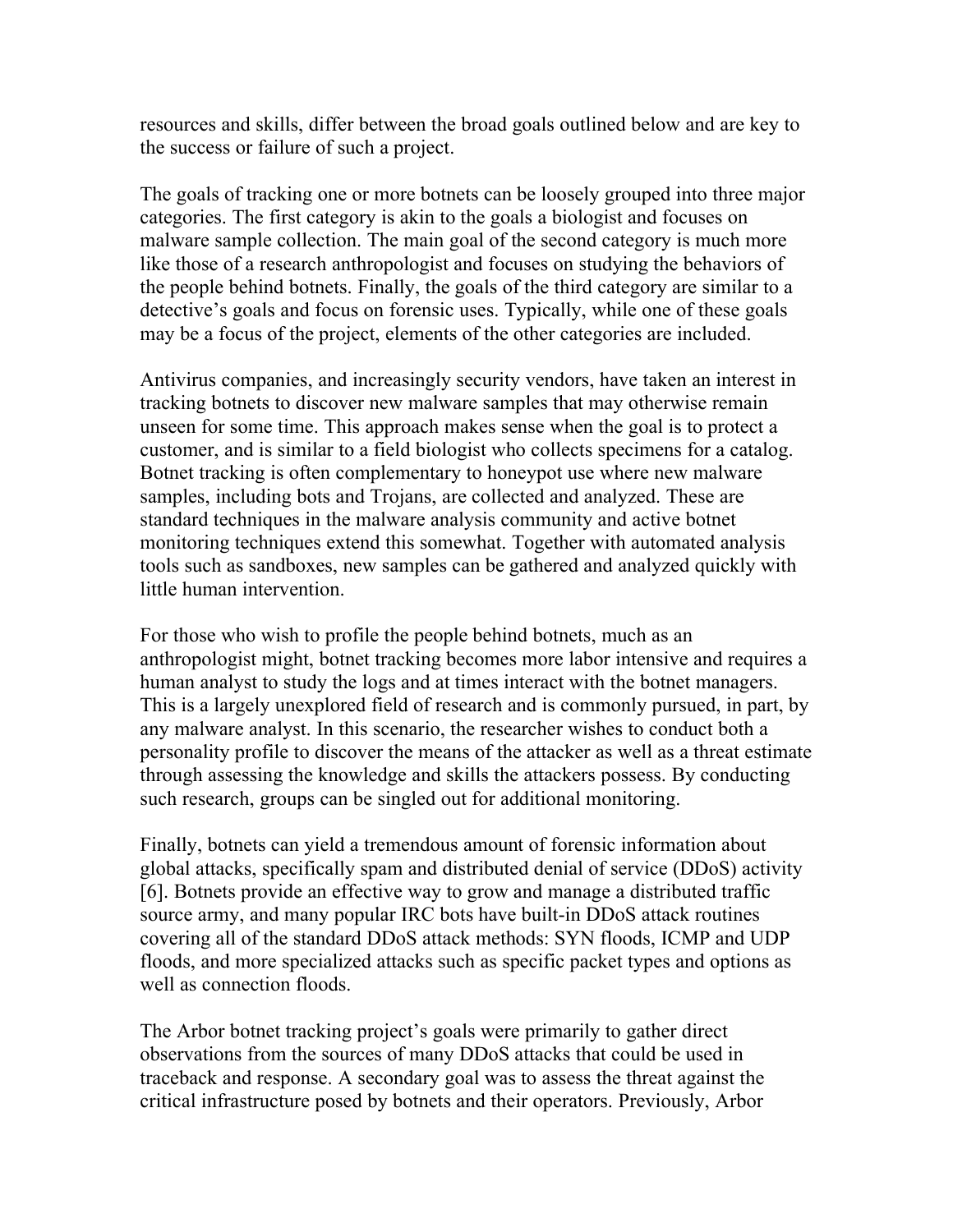Networks has tracked botnet activity to discover the origins of several DDoS attacks in an effort to shut down the attacks at the source [7]. Our studies found that 50% of the IRC botnets we tracked launched DDoS attacks, although not all were against globally interesting targets. As described later in this paper, over the past year, shifts in botnet tactics have made achieving this goal more labor and resource intensive.

# **Prior Research from Other Groups**

Most previous botnet research has focused on analyzing common bot software and its capabilities [3, 4]. While this research is important and interesting, it does not provide the kind of visibility into current botnet activity that tracking live botnets offers. Other research has used honeypots as the mechanism for tracking botnets [2]. Though useful, point systems such as honeypots cannot provide broad or directed visibility into the botnet problem. This is because a honeypot must wait to be infected, and once infected by malware the researcher has no choice of what networks to monitor. Standard honeypot systems do not allow one machine to monitor multiple networks at a time, since there is a limit to how many infections one machine or machine image can support at the same time. This means that a large-scale botnet tracking project would require immense resources to provide global botnet visibility. Additionally, there is always a risk posed by infecting a machine with malicious software in that one can never be totally sure that a firewall will filter out all malicious traffic.

Previous research similar to ours has attempted to infiltrate botnets to provide root-cause analysis for DDoS attack mitigation [6]. Using the feature-rich tool "drone," the authors have demonstrated that an approach that infiltrates and observes a number of botnets in DDoS attack tracking is a promising but limited approach in dealing with the problem.

Because of these limitations, dedicated tools are needed to capture active malware samples from "the wild" and participate in botnets. The next section describes these tools and considerations, as well as limitations, in their designs.

# **Botnet Tracking Tools**

The tools and techniques needed for effective botnet tracking can be flexible, although several caveats apply. One of the base requirements for tracking is to avoid detection as a "snoop" and to try and achieve the appearance of being an infected bot. Many botnets, specifically the active and interesting botnets, will be cautious about suspicious hosts and block their access to the network. Amateur botnet operators, in contrast, may not notice or will greedily accept any client in an effort to increase the size of their botnet.

Malware collection and sharing is one of the most effective ways to discover new botnets to track, and honeypots are a popular way to gather up new malware samples such as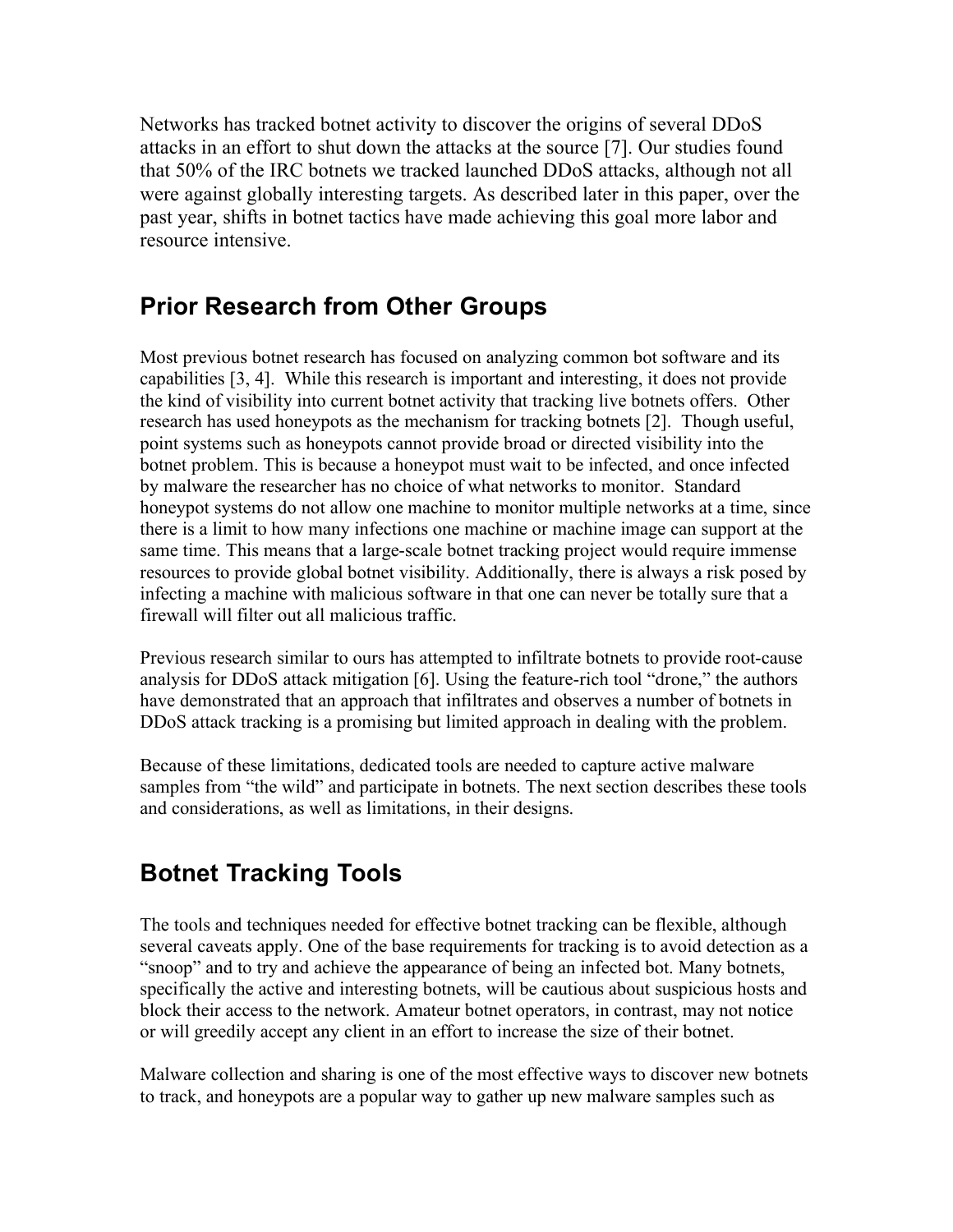bots. While it is tempting to simply place a live system with real vulnerabilities on the Internet to receive malware, this has neither the scale nor the efficiency to capture many samples quickly.

One of the more popular lightweight honeypot systems to gather such samples is the Nepenthes platform, an exploit simulation tool [8]. Bots and malware executables that propagate autonomously will hit a sensor and launch an exploit. The Nepenthes sensor will react to the exploit and any subsequent commands, downloading the malware if it is so instructed. While such a system is obviously biased towards bots in the scan-andexploit cycle and limited to its own collection subnets, it is a proven and effective malware collection tool. When combined with a network of sensors, such as the MWCollect Alliance, dozens of new malware variants can be found per hour. Furthermore, this can be combined with email inbox traps, instant messaging accounts that act as honeypots, and "Honeyclients" to collect malware that propagates through other means.

[02022007 18:46:29 debug net mgr] Accepted Connection Socket TCP (accept) xx.xx.247.107:4062 -> xx.xx.21.196:139 125 Sockets in list [02022007 18:46:29 debug net mgr] Deleting Socket TCP (accept) xx.xx.87.118:2001 -> xx.xx.17.27:139 due to closed connection [02022007 18:46:29 spam net handler] <in virtual nepenthes::TCPSocket::~TCPSocket()> [02022007 18:46:29 spam net handler] Socket TCP (accept) xx.xx.87.118:2001 -> xx.xx.17.27:139 clearing DialogueList (2 entries) [02022007 18:46:29 spam net handler] Removing Dialogue "NETDDEDialogue" [02022007 18:46:29 warn module] Unknown NETDDE exploit 76 bytes State 1 [02022007 18:46:29 module] =------------------[ hexdump(0x08c0da78 , 0x0000004c) ]-------------------= [02022007 18:46:29 module] 0x0000 81 00 00 48 20 43 4b 46 44 45 4e 45 43 46 44 45 ...H CKF DENECFDE [02022007 18:46:29 module] 0x0010 46 46 43 46 47 45 46 46 43 43 41 43 41 43 41 43 FFCFGEFF CCACACAC [02022007 18:46:29 module] 0x0020 41 43 41 43 41 00 20 45 4d 45 50 45 44 45 42 45 ACACA. E MEPEDEBE [02022007 18:46:29 module] 0x0030 4d 45 49 45 50 46 44 46 45 43 41 43 41 43 41 43 MEIEPFDF ECACACAC [02022007 18:46:29 module] 0x0040 41 43 41 43 41 41 41 00 00 00 ACACAAA. .... [02022007 18:46:29 module] =------------------------------------- ------------------------------------=

Example log portions from an active Nepenthes sensor. Nepenthes is able to classify payloads into their protocols and families and discern if they represent a known attack.

Discovering which botnets to track is another challenge, although one that is easily overcome. IRC-based botnets often use the IRC protocol's capabilities to protect the server and channels with passwords to block unwanted visitors. However, the malware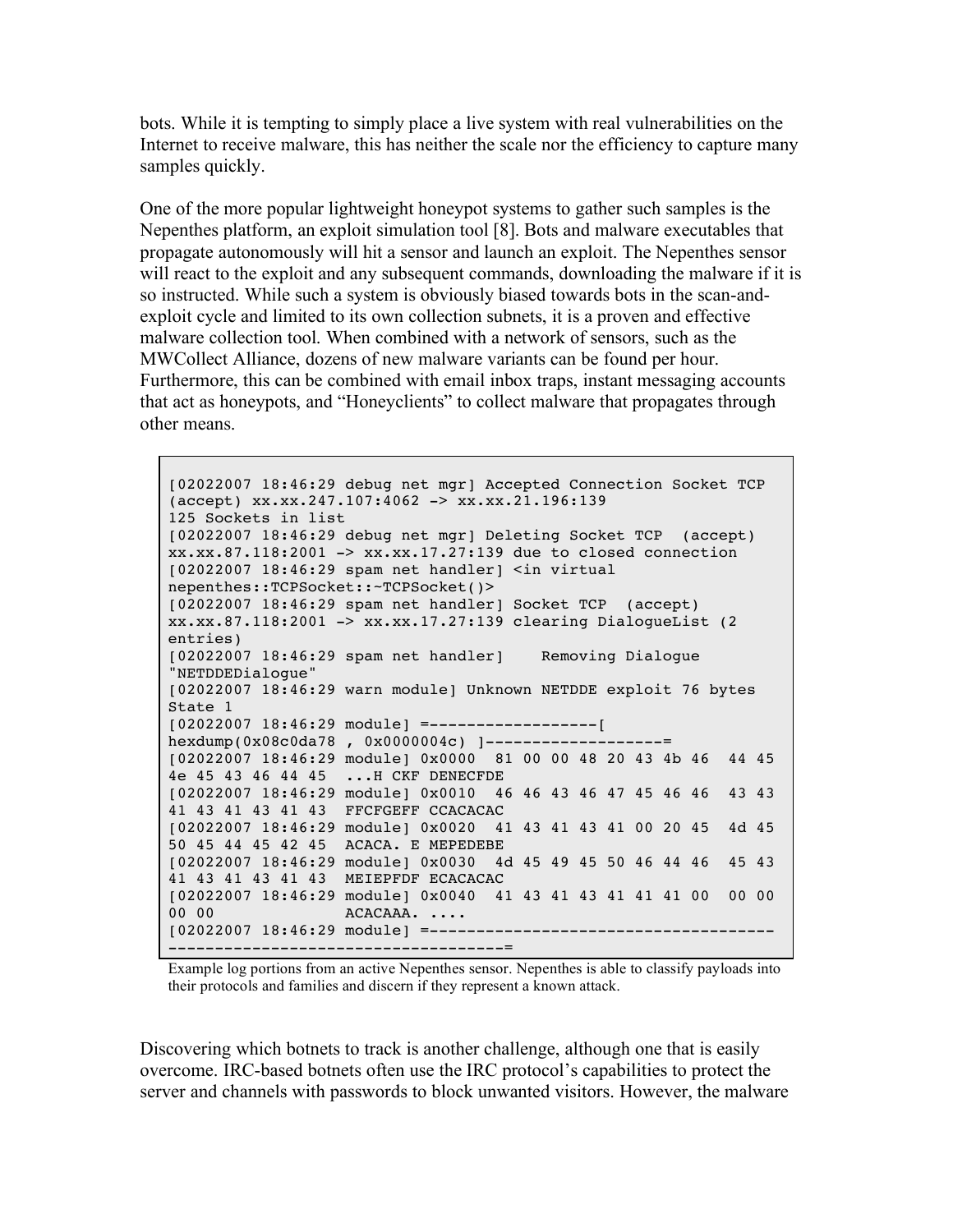sample itself will carry these credentials with it, and analyzing the malware can discover these parameters. Antivirus write-ups often do not contain the necessary information about the server, port and passwords needed to infiltrate the botnet, meaning that the botnet investigator will have to analyze the malware on their own. This then necessitates independent malware analysis.

Often this information is gathered by automated dynamic analysis of the malware, using tools often dubbed a malware "sandbox" [9, 10]. When run in such an environment, the malware will use these credentials to attempt to join the botnet. Because the environment is instrumented to log all actions, these details are available as part of the report as shown below. Although they can be useful for many things, sandbox reports fail to reveal the advertised version of the bot (visible if the botnet operator were to query it using a "CTCP version" request).

```
[ Network services ]
    * Looks for an Internet connection.
    * Connects to "billybobpizza.biz" on port 22345 (TCP).
   * Connects to IRC Server.
    * IRC: Uses nickname |803400.
    * IRC: Uses username ezkieyac.
    * IRC: Joins channel ##j,##jdownload with password
cannot enter.
    * IRC: Sets the usermode for user |803400 to +x+i.
    * Attempts to delete share named "IPC$" on local system.
    * Attempts to delete share named "ADMIN$" on local system.
    * Attempts to delete share named "C$" on local system.
    * Attempts to delete share named "D$" on local system.
```
Part of a Norman Sandbox analysis of a malware sample. This sample was uploaded on April 11, 2006, to the Norman Sandbox Live website (http://sandbox.norman.no/), a public resource provided by the Norman ASA company to demonstrate their Sandbox product. Similar reports with this kind of information are available from similar tools and products.

Once these credentials are gathered, the botnet infiltration tools can be targeted against the botnet. It is tempting to consider using modified bot binaries, made by modifying the source code to remove the attacking functions, to maximize the illusion that the monitor is a real infected host. Although this is easy if the source is readily available, the number of minor variants to the popular bot families means that an extensive number of modifications must be taken into account to reliably mimic the bot's behavior. Furthermore, these modifications must be made for every different bot operator who has customized the software. In the end, a custom client is simply far easier to use.

Standard IRC clients such as irssi [11] and mIRC [12] cannot be used to monitor the majority of the interesting, private server botnets for a number of reasons. Firstly, upon connecting to a server the software will often issue a series of commands, such as listing the channels and clients. If the botnet operator controls the IRC server, they can spot the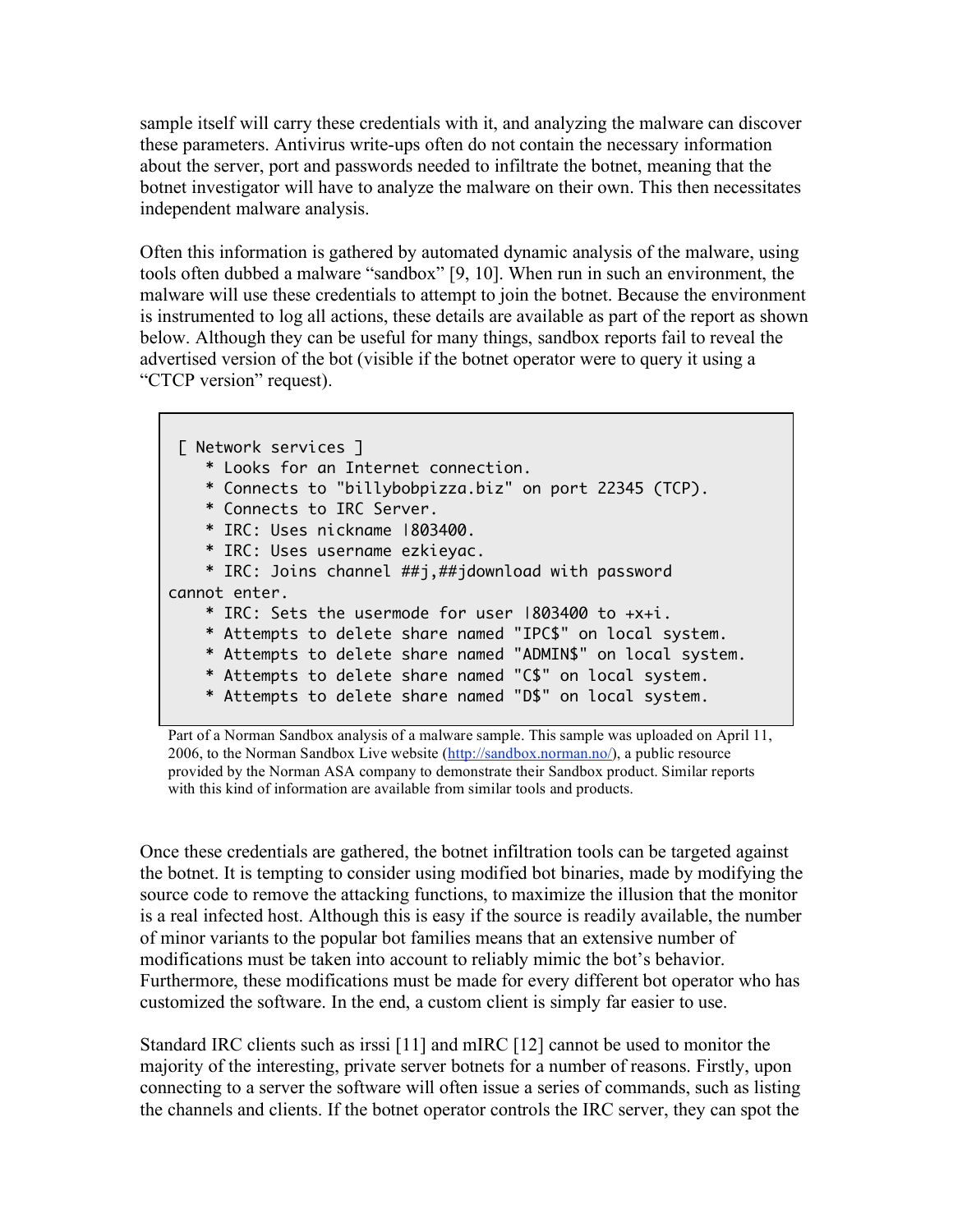actions sent by the client upon its connection and usually become suspicious. Some IRC servers used by botnet operators will send an alarm to the IRC operators when these commands are used. Bots do not perform these actions, and usually the botnet managers know all people who connect to their IRC server. Secondly, the IRC client can be fingerprinted using the CTCP "version" request. These version strings are usually different from the standard bot versions announced. Finally, when modified IRC servers are encountered that do not behave in a standard way, these IRC clients will fail to connect reliably.

#### *Bladerunner*

To achieve our project's primary goal, we have developed a small Python program we have dubbed "Bladerunner" - a script that monitors botnets. We chose this approach for several reasons. Firstly, the use of a scripting language made initial development easy and provides flexibility so that new features can be added without much difficulty. Secondly, Python is a relatively secure language, with IRC bot functionality already implemented using the standard barebones library called IRClib [13], which we have slightly modified to augment functionality specific for botnet activity. Finally, Bladerunner is multithreaded, allowing us to monitor an arbitrarily large number of botnets in real-time with minimal load on the host system. We have tested Bladerunner with over 100 simultaneous, sustained IRC connections from a single client instance.

Bladerunner is designed to infiltrate and actively monitor botnets for long periods of times, so any such client must be difficult for the botnet managers to identify or suspect. One of the major design principles for the client is to prefer silence to mistaken replies. To evade detection, Bladerunner responds to common botnet commands like ".login" and ".join" and also sets the correct nicknames, usernames, and modes for the client. The tool is configurable for all relevant information for each botnet, including the C&C server's address and relevant channels and passwords. Bladerunner can also perform some botnet server inventory, such as making a list of channels and known clients by issuing standard IRC commands. However, this option is disabled by default due to the increased suspicion it brings to the client. We typically operate Bladerunner in this inventory mode from separate addresses.

Bladerunner logs all messages sent to it and all server actions it receives, and it can also recognize URLs in botnet communication (which are usually updates to the malware). The client automatically downloads them for future disassembly, and indicates from where the file was downloaded. A newer version of the Bladerunner client automatically identifies attacks and catalogs the activities of various botnets.

We operate Bladerunner from a Linux host within a virtual machine environment to minimize security concerns. Additionally, to mask its true origins, we use addresses in a source network that is not registered to Arbor Networks. We have also used other addresses from around the world to examine botnets using standard IRC clients, hoping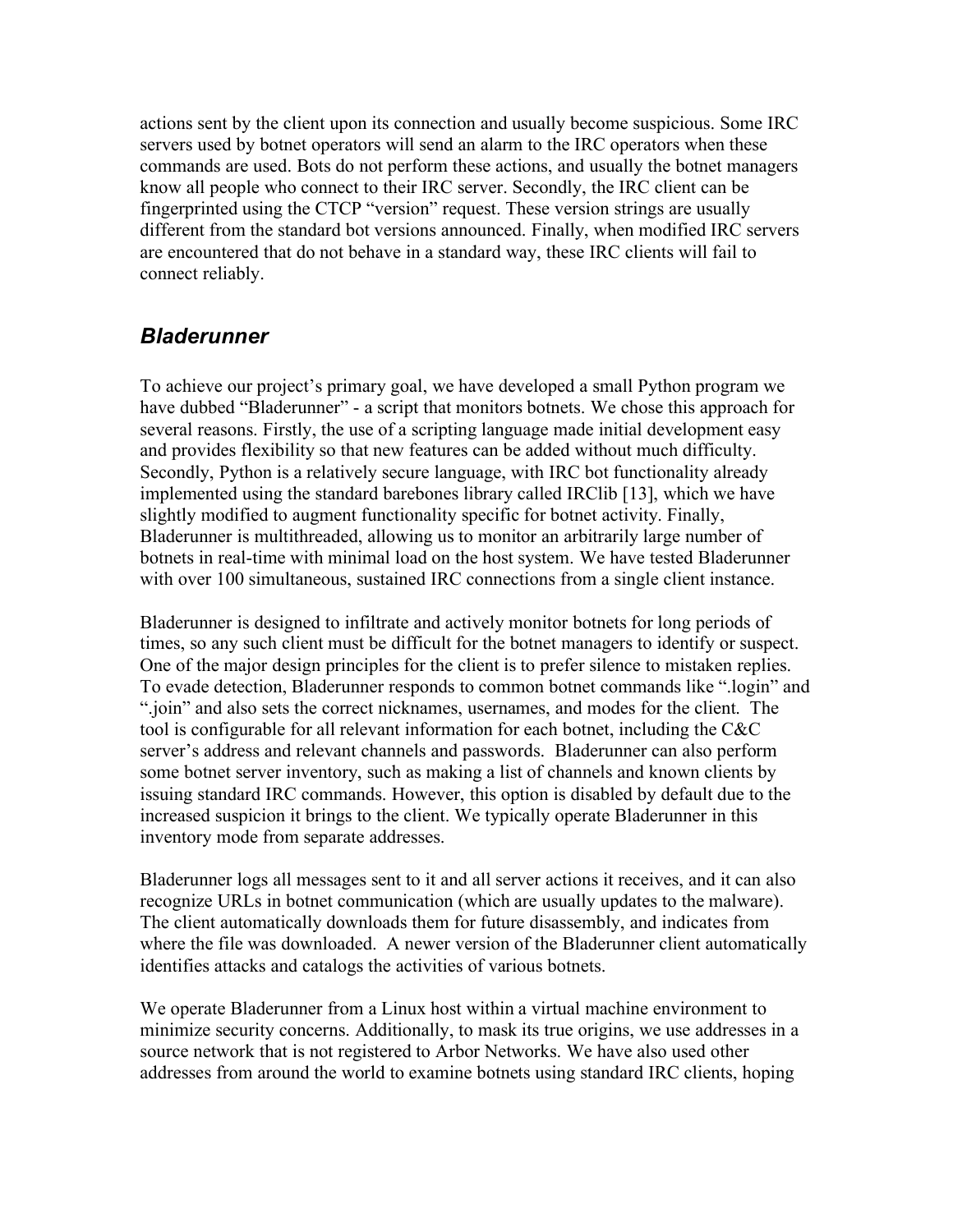that the distance between the addresses used by the scripts, the information gathering phase, and our true location will be difficult for the botnet manager to triangulate.

Bladerunner is not publicly available.

### *Other Considerations for a Botnet Tracking Client*

IRC uses a multipart client identifier. This includes the "ident" string from the client, the source host address, and a nickname. Bots typically generate the nicknames using a system to represent their geographic location (inferred from the language pack on the system), their operating system, and sometimes their uptime, which is usually combined with a random number of string of characters [3, 4]. These random identifiers change every time the infected host executes the bot malware. A common mistake for a botnet tracking tool to make is to use a static nickname string, which is obvious if the tracking tool disconnects and reconnects automatically. This kind of behavior is obvious to professional botnet managers and will lead to the tracking tool becoming banned from further monitoring.

[0|USA|221038] USA|59138 XP R`767253216 USA|803

Example IRC bot nicknames presented in live botnets.

Just as important is the source address from which the tracking tool originates. Clearly any origin should be masked as much as possible from the real tracking tool managers, and a diverse set of sources should be available, as well. While it is tempting to use a proxy network such as Tor or CoDeeN, this is obvious to many skilled botnet operators and often these hosts are banned from joining the network. As a complement to this fact, botnet tracking tools that come from "interesting" sources, such as .mil or .gov addresses, can be used to determine if these bots are being targeted for more specific purposes.

It is also important to have variable source addresses available for large-scale tracking efforts. Botnet operators or other trackers have approached us after seeing the same source IP addresses across multiple networks that turned out to sometimes be the same botnet on different servers. Similarly, any tracking host that is discovered should expect to receive a DDoS attack as retribution from the botnet operators and a demonstration that they disapprove of being monitored.

For any anthropological botnet tracking purposes, a valuable soft skill worth possessing is the ability to understand a foreign language. Several large botnet operator groups commonly speak languages other than English, including Spanish, Romanian, Russian, or Portuguese. The ability to read and write these languages, often using underground idioms or improper spelling, is useful in conjunction with a cover story if the botnet tracking operator is discovered. Some botnet operators seem to accept an interloper if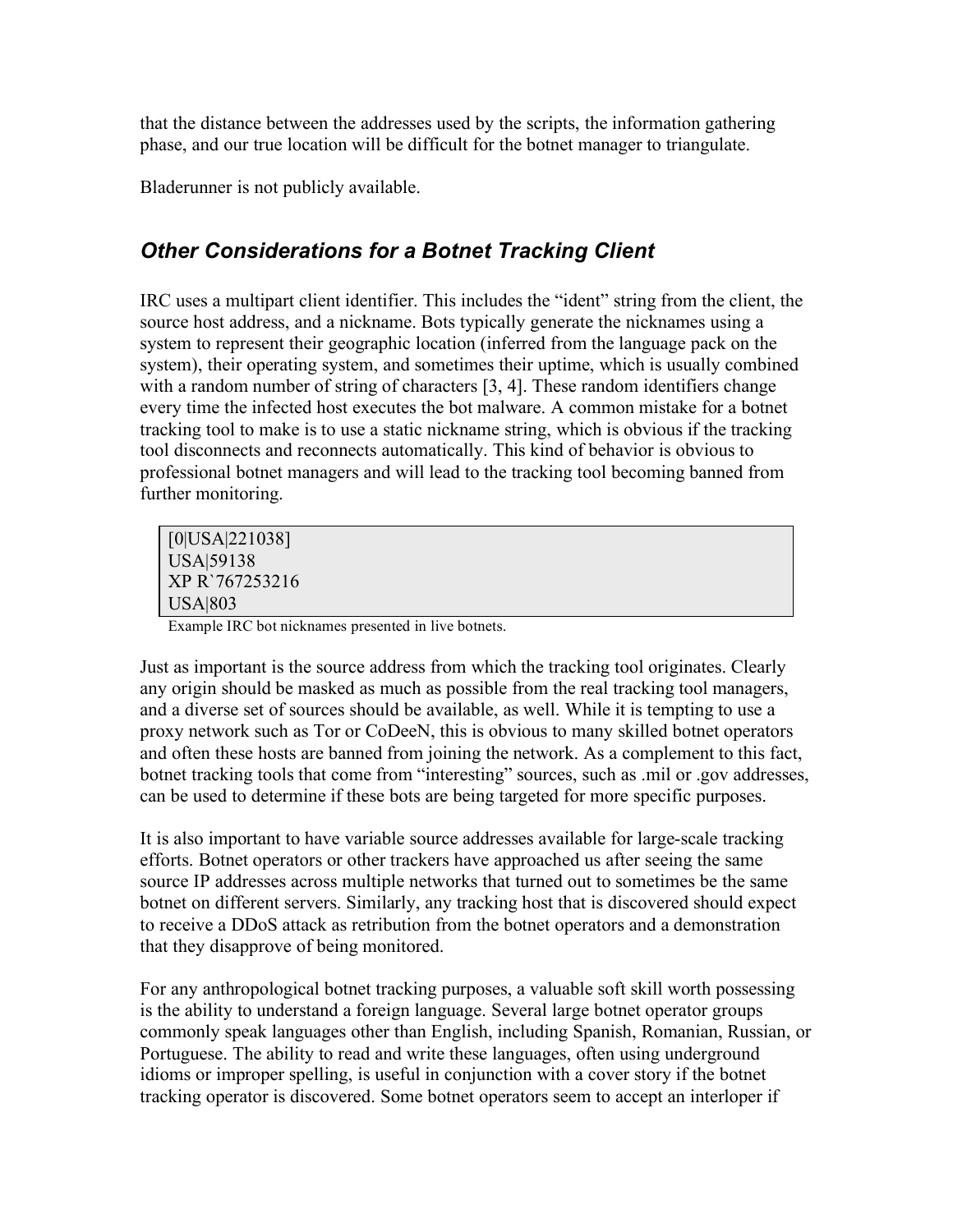they feel that they are not a threat, which would be someone from either law enforcement or a rival botnet.

Finally, it is worth remembering that many like-minded botnet trackers and possibly law enforcement personnel will monitor many of the better-known botnets and web forums where they communicate. Experience has shown that many investigations have, in fact, been hampered by the fact that two botnet trackers were talking to each other, each pretending to be a "bad guy".

### **Changes in the Botnet Landscape**

As expected, with all of this interest in botnet operators' behaviors, and with increased competition, the community is changing their tactics to hide from each other. We have seen this change become more pronounced in the past year as competition heats up, including competition between spam bot groups and rival botnets. Some of this is akin to the Netsky-Mydoom-Bagle wars of early 2004, but the severity of these attacks is growing in sophistication.

The changes we have begun to see have already had a dramatic impact on the utility of common botnet tracking methodologies. As honeynets and automated malware analysis tools gained popularity, botnet operators began to share information about instrumented networks and encouraged others to stay away from them. In some cases, specific malware variants are launched into these networks to determine if they are indeed instrumented. If a botnet tracker appears or if a public sandbox report contains the variant's unique information, then the botnet operator knows that they have run into a monitored network and will move on. Additionally, more botnet operators and malware authors are using more anti-analysis methods to slow down malware analysis. Finally, we are have seen the growth rate of non-IRC botnets increase, and these new networks often use custom built protocols over HTTP or a peer-to-peer network.

In this section we describe some of these changes that have appeared and discuss their implications on botnet tracking efforts.

#### *Increased Use of Anti-Analysis Methods*

A growing number of malware samples we are encountering are display and anti-sandbox methods. Some of these are well known techniques to detect or defeat common reverse engineering tools placed inside the main code. An example of such detection is shown below in the function CDebugDetect::IsDebug(), which looks for common debuggers, single stepping in a debugger, VMware, or other suspicious environments. This specific routine is called at the top of the main program entry point, although other variants have used some of these techniques inside the main event loop of a program.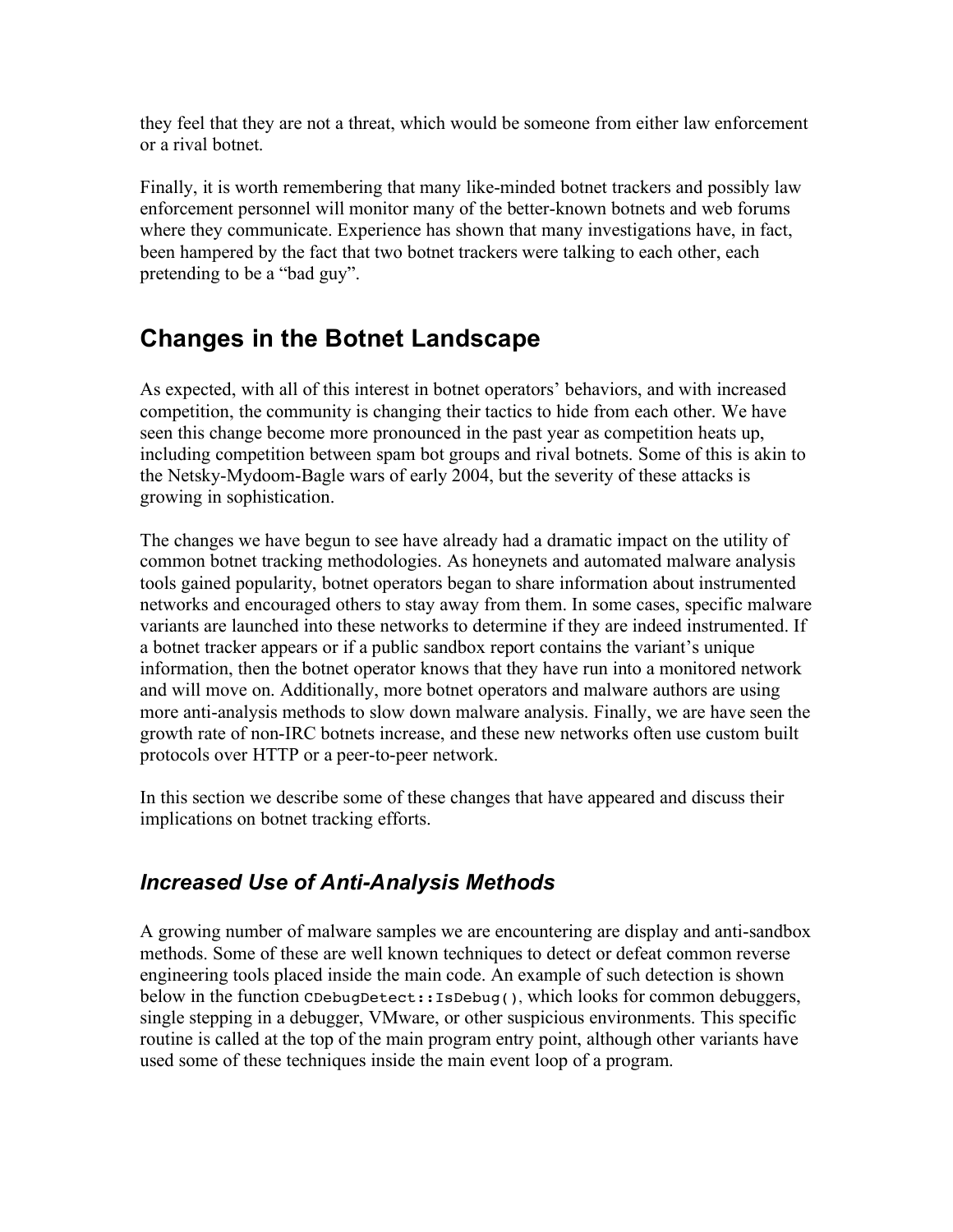```
int CMainCtrl::MainCtrl()
{
…
#ifdef _WIN32
        // Detect if being debugged
        if(m cDebugDetect.IsDebug()) {
#ifdef DBGCONSOLE
                m cConsDbg.Log(5, "Being debugged, exiting...\n\timesn");
#endif // DBGCONSOLE
                m bRunning=false;
                ExitProcess(1);
        }
#endif // _WIN32
…
}
bool CDebugDetect::IsDebug() {
#ifdef DEBUG
        return false;
#else
        if(m_bIsDebug) return true;
#ifndef _WIN32
       // Anti-PTrace
// if(ptrace(PTRACE_TRACEME, 0, 1, 0)<0) {
// m bIsDebug=true; return true;
\frac{1}{2} }
#else
        pfnIsDebuggerPresent IsDbgPresent=NULL;
        HMODULE hK32=GetModuleHandle("KERNEL32.DLL");
        if(!hK32) hK32=LoadLibrary("KERNEL32.DLL");
        if(hK32) {
                IsDbgPresent=(pfnIsDebuggerPresent)GetProcAddress(hK32,
"IsDebuggerPresent");
       }
       FoolProcDump();
        unsigned long lStartTime=GetTickCount();
        if(IsBPX(&IsBPX)) {
#ifdef DBGCONSOLE
                g_pMainCtrl->m_cConsDbg.Log(5, "Breakpoint set on IsBPX,
debugger active...\n");
#endif // DBGCONSOLE
                m bIsDebug=true; return true;
        }
        if(IsBPX(&IsSICELoaded)) {
#ifdef DBGCONSOLE
                g_pMainCtrl->m_cConsDbg.Log(5, "Breakpoint set on
IsSICELoaded, debugger active...\n");
#endif // DBGCONSOLE
                m_bIsDebug=true; return true;
        }
        if(IsBPX(&IsSoftIceNTLoaded)) {
#ifdef DBGCONSOLE
                g_pMainCtrl->m_cConsDbg.Log(5, "Breakpoint set on
IsSoftIceNTLoaded, debugger active...\n");
#endif // DBGCONSOLE
```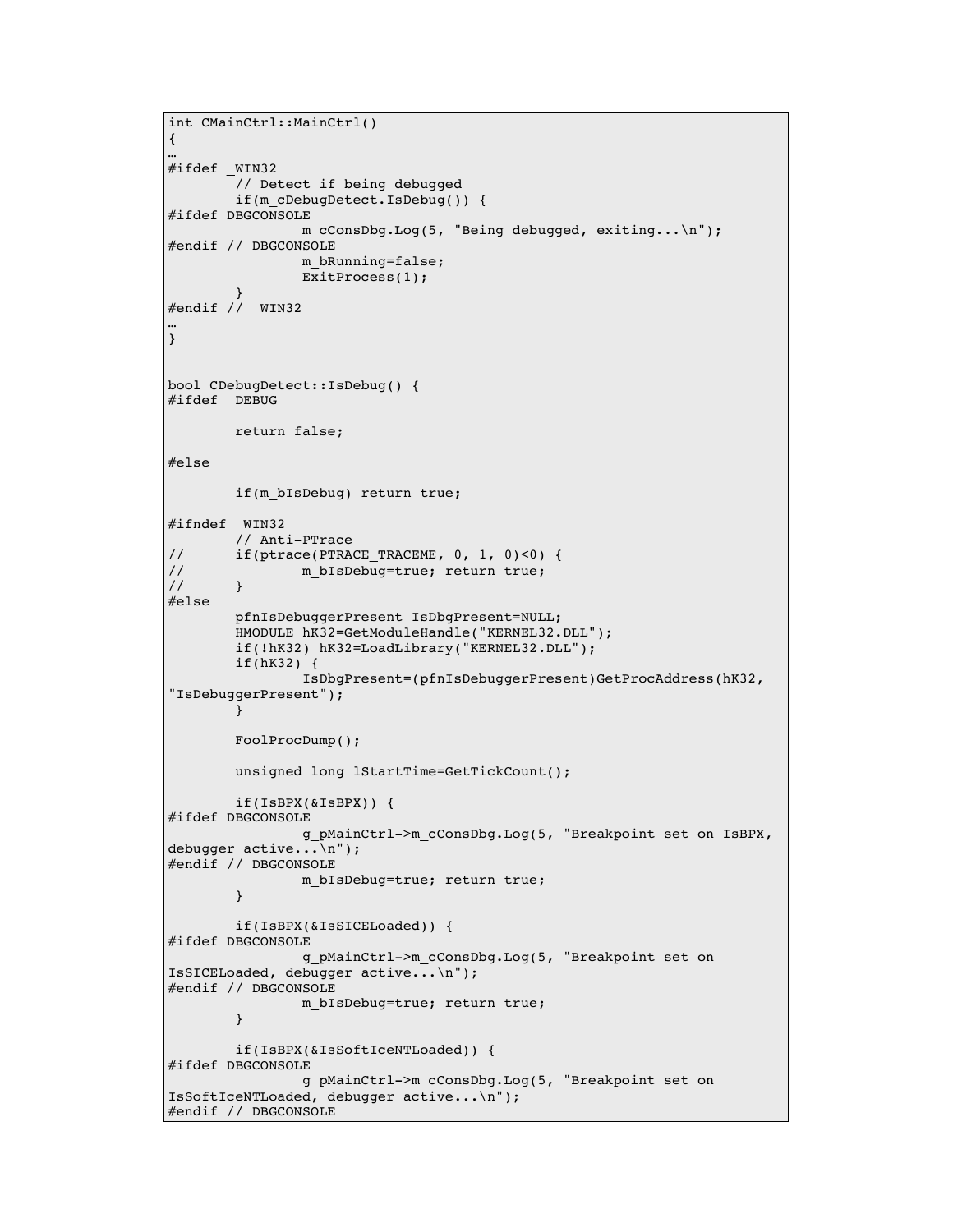```
m bIsDebug=true; return true;
        }
        if(IsBPX(&IsVMWare)) {
#ifdef DBGCONSOLE
                g_pMainCtrl->m_cConsDbg.Log(5, "Breakpoint set on
IsVMWare, debugger active...\n");
#endif // DBGCONSOLE
                m bIsDebug=true; return true;
        }
        if(IsSoftIceNTLoaded()) {
#ifdef DBGCONSOLE
                g_pMainCtrl->m_cConsDbg.Log(5, "SoftIce named pipe
exists, maybe debugger is active...\ln");
#endif // DBGCONSOLE
                m bIsDebug=true; return true;
        }
        if(IsSICELoaded()) {
#ifdef DBGCONSOLE
                g_pMainCtrl->m_cConsDbg.Log(5, "SoftIce is loaded,
debugger active...\n");
#endif // DBGCONSOLE
                m_bIsDebug=true; return true;
        }
        if(IsVMWare()) {
#ifdef DBGCONSOLE
                g_pMainCtrl->m_cConsDbg.Log(5, "Running inside VMWare,
probably honeypot...\n");
#endif // DBGCONSOLE
                m_bIsDebug=true; return true;
        }
        if(IsDbgPresent) {
                if(IsBPX(&IsDbgPresent)) {
#ifdef DBGCONSOLE
                        g_pMainCtrl->m_cConsDbg.Log(5, "Breakpoint set on
IsDebuggerPresent, debugger active...\n");
#endif // DBGCONSOLE
                        m bIsDebug=true; return true;
                }
                if(IsDbgPresent()) {
#ifdef DBGCONSOLE
                        g_pMainCtrl->m_cConsDbg.Log(5, "IsDebuggerPresent
returned true, debugger active...\n");
#endif // DBGCONSOLE
                        m bIsDebug=true; return true;
                }
        }
        if((GetTickCount()-lStartTime) > 5000) {
#ifdef DBGCONSOLE
                g_pMainCtrl->m_cConsDbg.Log(5, "Routine took too long to
execute, probably single-step...\n");
#endif // DBGCONSOLE
                m_bIsDebug=true; return true;
        }
#endif // WIN32
        return false;
```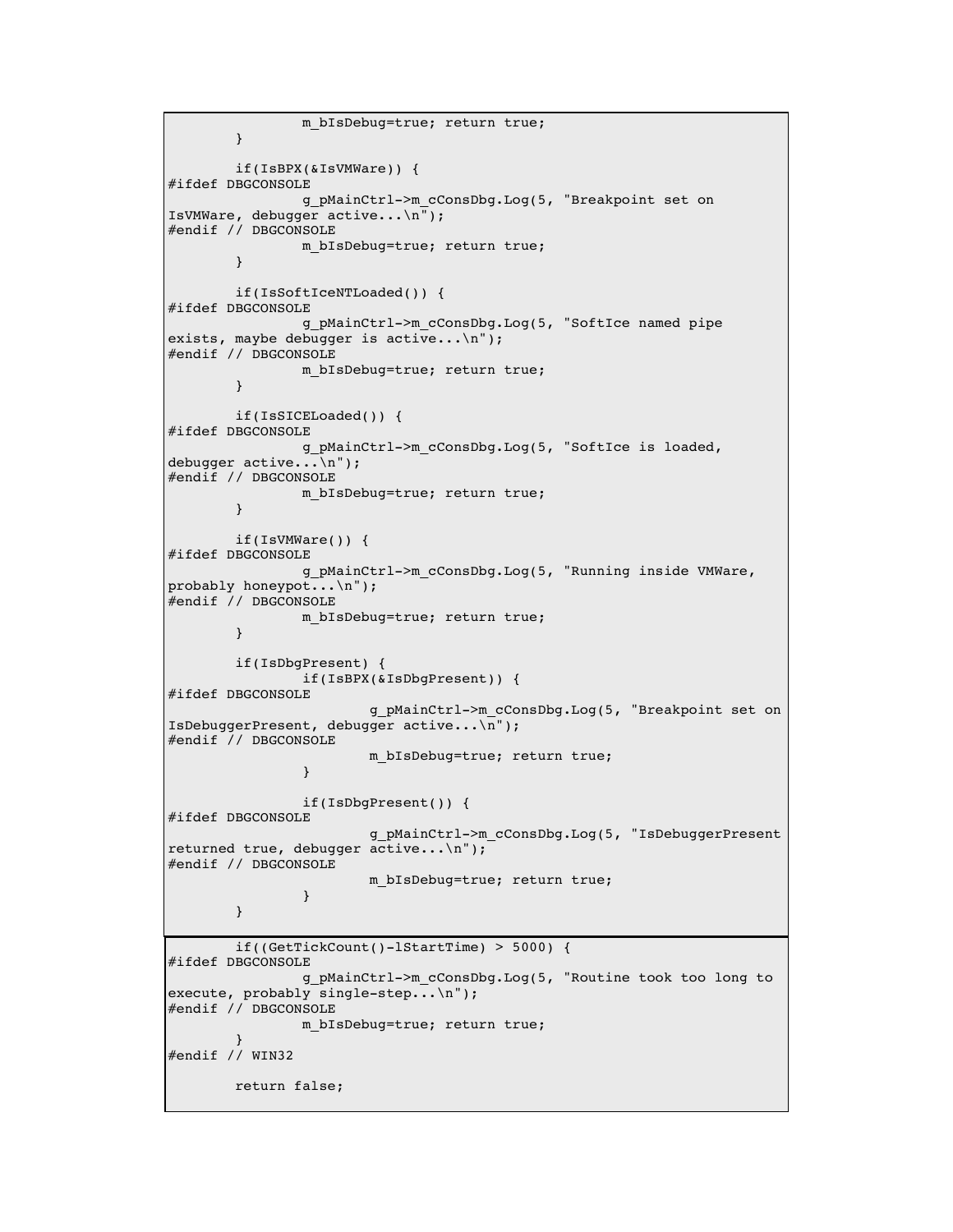```
#endif // _DEBUG
}
```
Source code listing from a Phatbot codebase. This is a routine that is a top-level entry to detect the presence of a suspicious environment, i.e. a malware analyst's instrumented workstation. When this executable runs in some environments, it exits before it can demonstrate any useful properties such as IRC credentials.

Modified or updated executable packers have also become a popular way to defeat analysis, either with a built-in call to basic debugger check routines or other code that is used to defeat the emulation used by some sandboxes. One of the most popular executable packers that causes difficulty for sandbox environments is the Themida packer [14]. This can lead to a situation where the analyst must perform manual analysis on the sample to discover what it will do when it executes on a host, or invest more resources to monitor the infected host externally.

In either case, the effect is to slow down the analysis of the bots. Now that this toolkit is available as a pluggable module, more malware authors are able to use it and the number of samples using this packer and related packers is growing. The net effect is to make malware analysis more labor intensive, giving the botnet operators more time to alter the bot's software or behaviors.

### *Communications Protocol Changes*

Many of the newer botnets that have migrated away from IRC are more particular about their clients and will actively blacklist any host that does not actively speak the protocol correctly. In the case of HTTP bots, this can include the client's User-Agent field in the request as well as the arguments passed to the server. The server may react by blacklisting the client by IP address or by serving up the wrong data.

Recent advances in specialized botnets have highlighted how difficult this problem has become. The botnets formed by the Nugache worm, Rustock Trojan, the Storm worm (which uses the eDonkey protocol to communicate), and Warezov Trojans have all used specific, sometimes custom communications mechanisms wildly different from IRC. These botnets have been built to create a global, takedown-resistant network used to send spam. Infected hosts communicate with the botnet handles to receive information about what spam to send. Furthermore, this communications network means that additional binaries can be loaded onto the system. Both the Nugache worm and the Storm worm have used peer-to-peer communications to propagate updated binaries. This makes mapping and takedown of the whole network difficult and traceback of the malware to an origin even harder.

The most direct way to "spy" on these new, specialized networks is to build a honeypot that actively participates in them, and then monitor them using either external tools (i.e. a traffic sniffer) or host-based tracing tools. This approach has obvious limitations,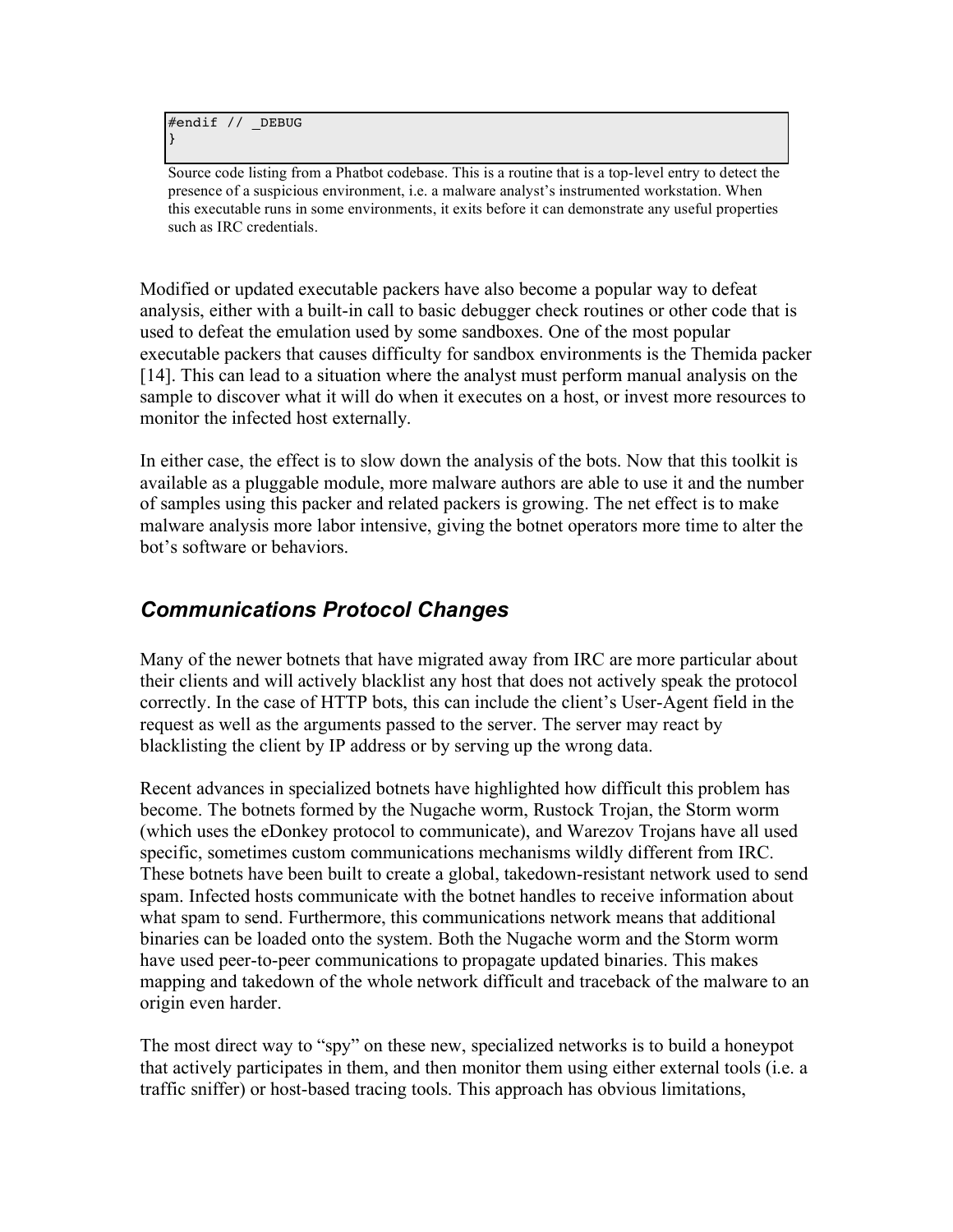including scalability and risk; however, it has proven effective at understanding how the Rustock botnet works [15].

These two increasingly popular network changes, HTTP-based bots and peer-to-peer bots, also obscure any direct interactions with the botnet operators inline with the botnet. This makes profiling the operators of these networks more difficult and means that any intentions, skills, or identities of the operator must be inferred from the malware itself or other information left behind by the operator.

## **Project Results and Conclusions**

Botnet monitoring provides a way to directly measure a a portion of Internet-scale threats such as DDoS attacks and scanning activity. Disabling a large, active botnet can stop crippling attacks at their source, so it is natural to ask if botnets can be stopped from forming, or at least from growing into substantial threats if enough malware is caught and their botnets tracked.

### *DDoS Attack Visibility by Direct Botnet Monitoring*

One of our primary goals in launching a botnet tracking project was to determine if it we could trace DDoS attacks back to their originators. In assisting customers with DDoS events, it has proven useful to be able to determine which botnet has launched the attack and disrupt its activities by blocking access to the IRC server or by disabling the bots themselves. To that end, we evaluated the coverage of actively launched DDoS attacks observed on a botnet and how many were observed on the Internet.

We used two data sources for this analysis, one representing direct measurement of global DDoS activity and one representing a similar scale of active botnet network tracking. Arbor Networks' Peakflow SP installations have an optional module to provide anonymous DDoS statistics from global service providers [16]. The ShadowServer Foundation provided Botnet activity logs and yielded extensive DDoS command history, showing the botnet command server and channel as well as the exact DDoS commands issued [17]. To determine the amount of coverage of global DDoS activity, we counted the number of DDoS attacks that showed an intersection between the two data sources. To determine if the attack was likely to be the same attack, we looked at the rough times of observation in the two systems, the target IP addresses, and the type of attack (i.e. TCP SYN floods or ICMP floods). Attacks that showed these criteria between the two data sets were considered to be the same attack and counted as a match.

The results of this intersection showed that active botnet tracking is only a moderately effective way to discover the origins of a DDoS attack. In this study, we analyzed over 102,000 DDoS attacks that were logged by the Peakflow SP DDoS statistics system, and over 21,000 from the ShadowServer Foundation logs. When comparing the intersection of the two attack sources against the botnet logs, approximately 13% of the attacks were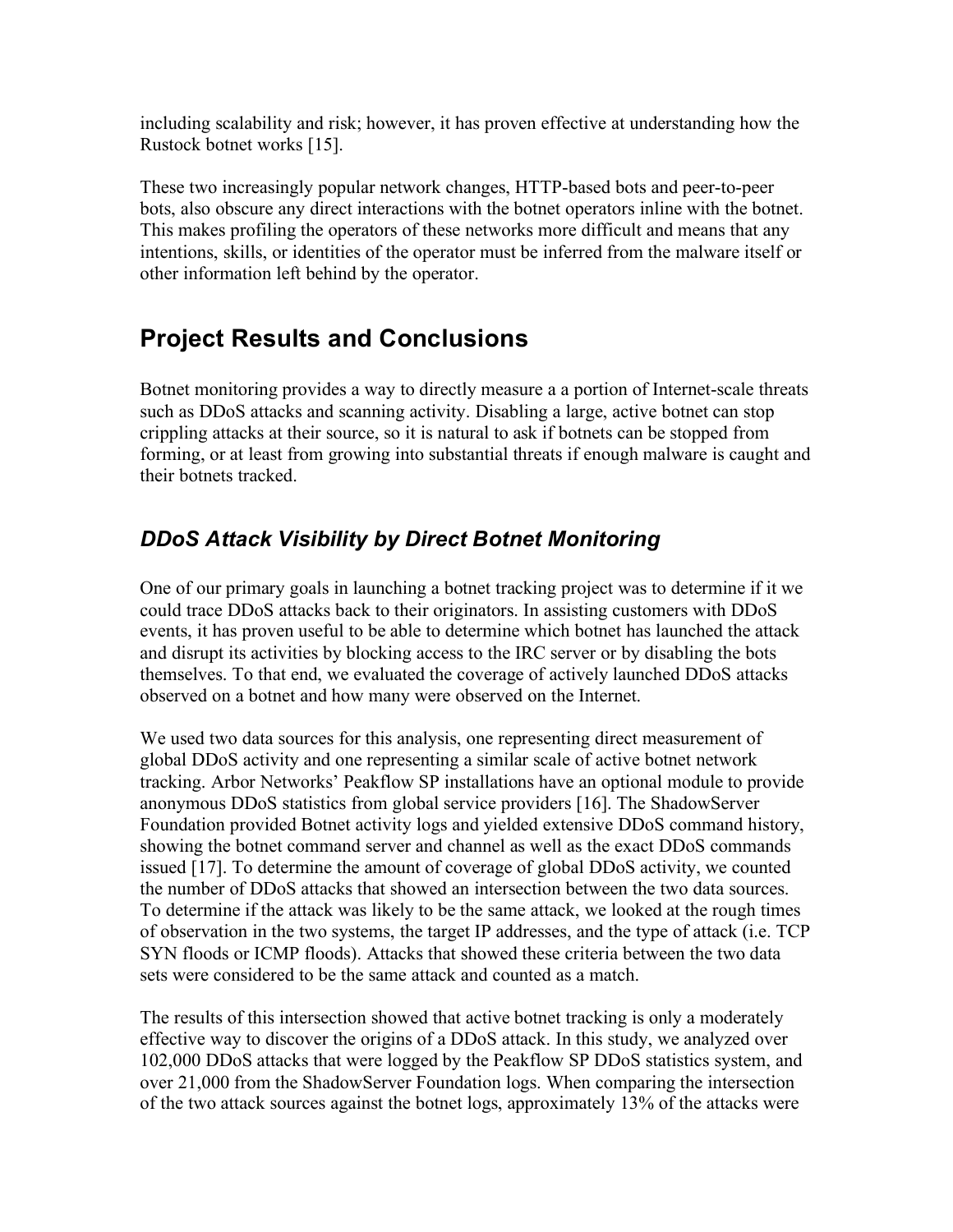seen by Peakflow SP systems around the world. Approximately 2% of the DDoS attacks seen on the Internet were recorded by the botnet tracking operations from ShadowServer.

The disparity between the two data sets comes from multiple sources. For direct measurements from Peakflow SP systems, there are three considerations: coverage, the anonymous nature of the data, and the tuning of the deployment's sensors. Clearly not all possible targets of DDoS attacks are monitored by Peakflow SP systems, meaning that some attacks will go unseen. Also, not all Peakflow SP deployments participate in this experimental data collection program. The data is anonymized to protect the identity of the data source, with the deployment's local half of the data obscured. Because of this, if the target of a DDoS attack was obscured it would not match the attack command observed on an active botnet. To be counted as a global DDoS event, the Peakflow SP sensor must classify the traffic as an attack. Not all DDoS events launched register enough traffic to cause the intended target traffic problems, so not all intended attacks are registered as attacks by the victim.

For the direct observation of the DDoS commands that come from botnet tracking, the two major dataset limitations come from completeness of coverage and the interpretation of the commands. Clearly the number of monitored botnets is fewer than the number of active botnets, and botnet operators who actively launch DDoS attacks have an incentive to keep lurkers away, thwarting any long term tracking operations. Additionally, the commands issued on a botnet channel to launch a DDoS may not be properly classified. The following is an example DDoS command that was launched as part of a massive DDoS against the Prolexic company in the spring of 2006:

Sun Apr 23 21:54:08 2006 pubmsg sadf!tsinternetuser@room #usa# ['.tusa ack 72.52.6.3 8080 20']

This command structure, ".tusa ack" does not match any common DDoS attack format and was customized by the botnet software operators.

All of these factors combine to yield the low percentage of matching attacks between the two methodologies in our limited experience. However, the general trends are clear: it will take a more significant botnet tracking effort to observe a sizable (more than 30%) number of the world's DDoS attacks launched from IRC-based botnets, useful in both forensic efforts as well as for DDoS attack response. Our own previous efforts to track botnets showed that roughly 50% of the botnets we monitored launched at least one DDoS attack [7]. In most cases, however, these were not high profile attacks and did not show up on global activity logs.

### *Evaluating Botnet Tracking as a Solution*

"Solving" the botnet problem is a very difficult task, and unfortunately, the problem will likely get worse before it gets better. Furthermore, the criteria for evaluating a solution depend largely on the goals. In the case of profiling malicious botnet operators, tracking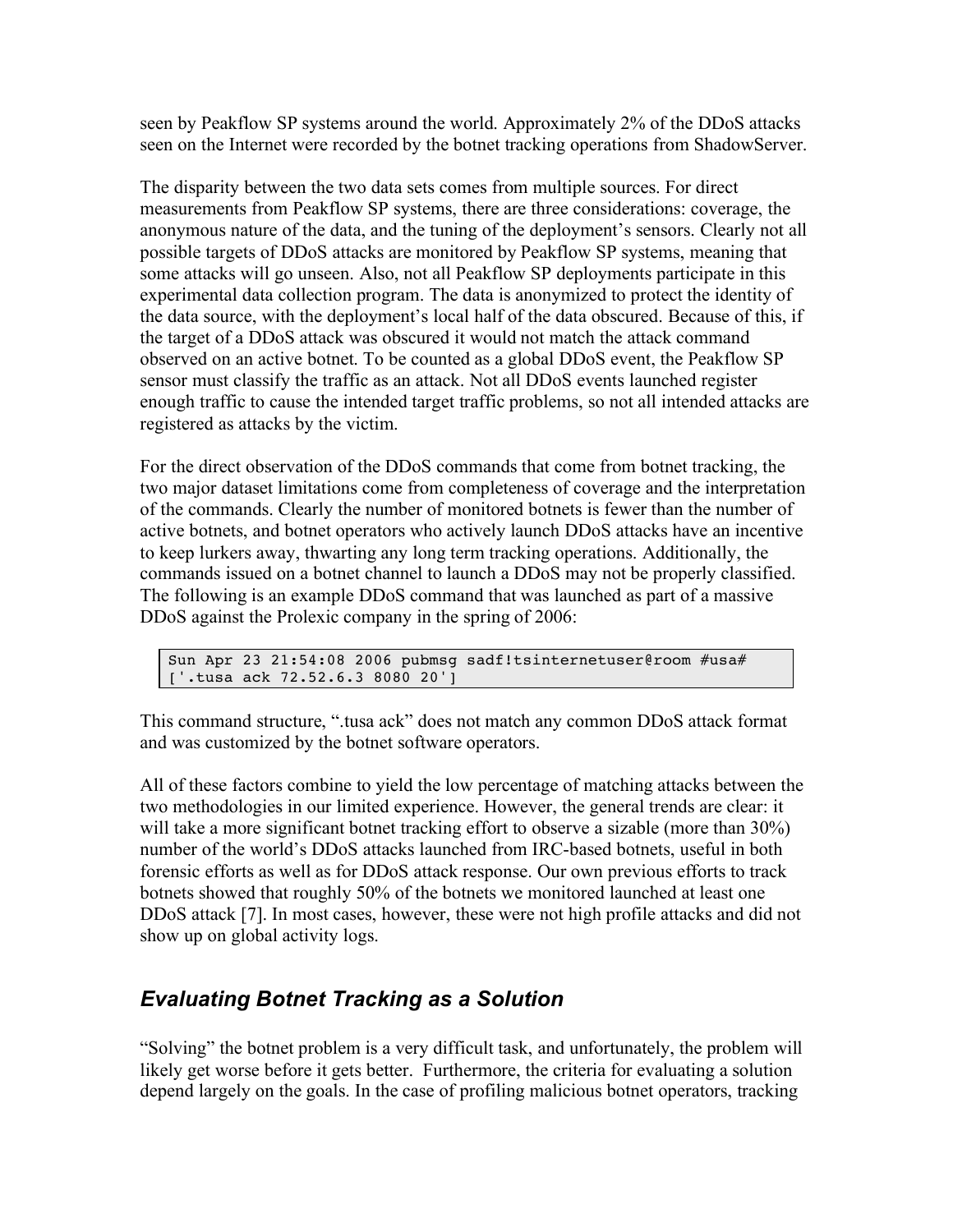their activities is an obvious key data source that when combined with botnet manager website activities provides a more complete picture forms of the people behind botnets. As shown above for DDoS attack data, monitoring botnets for forensics purposes has its uses, but requires a significant undertaking to collect information that will be useful in the future.

However, there are a few things the community can do to help. Internet service providers need to be more proactive and responsive, as well as registrars and those who offer DNS services. Too often, even when confronted with clear evidence of an operational botnet, many hosting providers refuse to take the very simple action of blocking that computer or domain name from being accessible. It is important for companies to learn how to be good Internet citizens. Also, international law enforcement needs to be streamlined and attempts at uniformity in process should be encouraged. Investigations into botnet activity are too often abandoned due to difficulty of finding any legal authority to deal with Internet crime in the specific country. In the end, we hope that botnet tracking projects will aid in these efforts by providing a clearer picture of the Internet's enemy.

In most cases, the direct network or facility operator is the most desirable person to actively shut down a botnet. This can include a hosting facility administrator, an ISP security operations official, or a system administrator if the host is compromised. In the cases where the botnet uses DNS records to locate its C&C hosts, takedown requires an additional participant, the DNS registrar, to respond by locking the DNS records. In somes cases the DNS registrar is not as responsive as the network operator and through their lack of participation in the security community, the botnet can persist. In some situations, the DNS registrar themselves is the victim of compromise, and any changes they make are easily undone by the botnet manager or the their team. Without full participation of all parties, the botnet can persist.

Overall, the issue of response continues to be the most pressing challenge in dealing with the botnet problem as a whole. Because the response is always a few hours (or even a few days) behind the introduction of the problem and so much labor is involved in taking down a botnet, the problem will persist for the foreseeable future.

### **References**

- 1. Will Sturgeon, Internet guru warns of botnet pandemic, ZDNet UK, January 29, 2007. http://news.zdnet.co.uk/internet/0,1000000097,39285665,00.htm
- 2. The Honeynet Project and Research Alliance. Know your enemy: Tracking botnets. http://www.honeynet.org/papers/bots/, 2005.
- 3. Nicholas Ianelli and Aaron Hackworth, Botnets as a Vehicle for Online Crime, CERT/CC Technical Report, 2005.